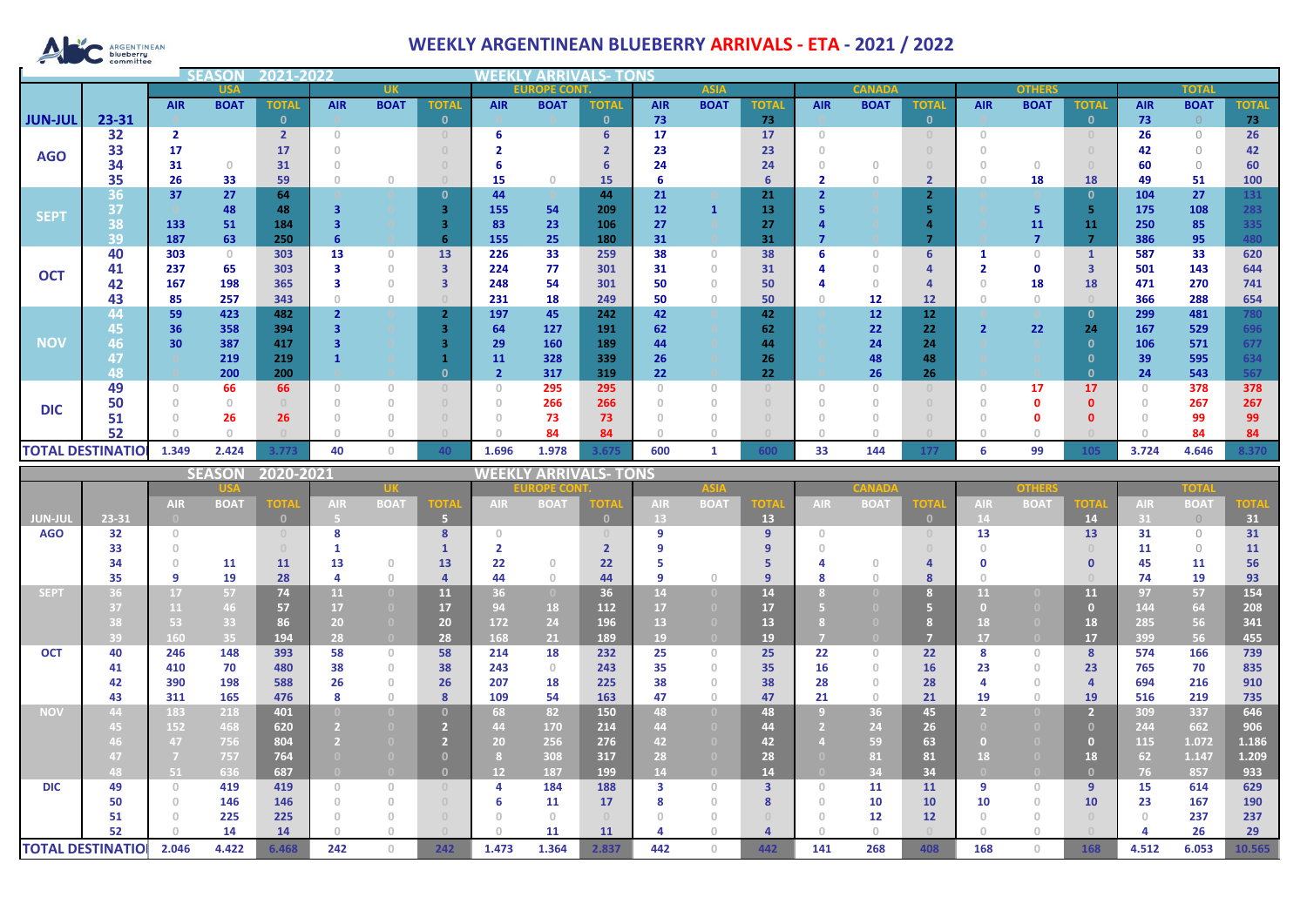## **WEEKLY ARGENTINEAN BLUEBERRY ARRIVALS - ETA - 2021 / 2022 - ALL DESTINATIONS**



**WEEKLY ARGENTINEAN BLUEBERRY ARRIVALS - ETA - 2020 / 2021 - U.S.A.**

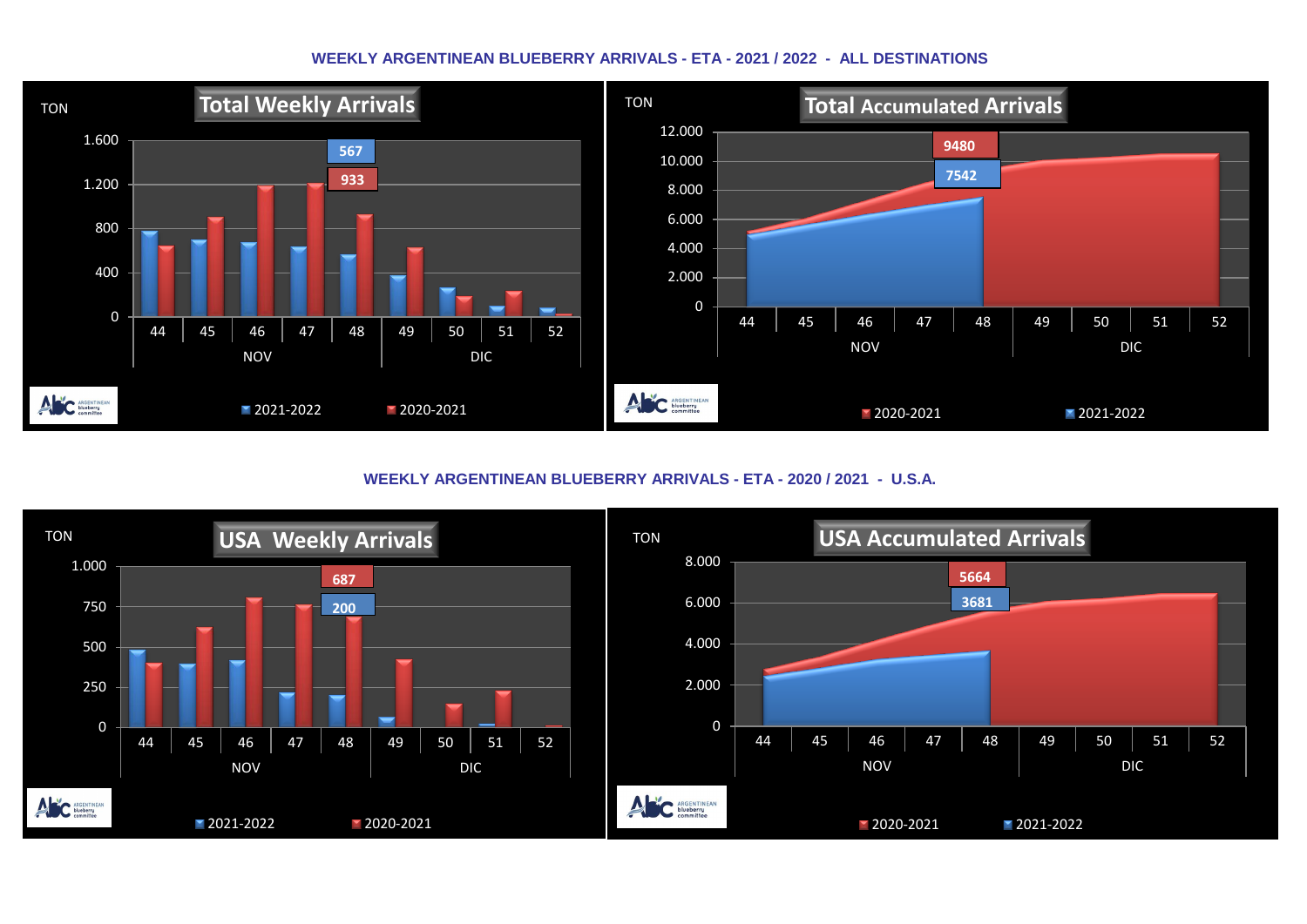## **WEEKLY ARGENTINEAN BLUEBERRY ARRIVALS - ETA - 2020 / 2021 - UK**



**WEEKLY ARGENTINEAN BLUEBERRY ARRIVALS - ETA - 2020 / 2021 - CONTINENTAL EUROPE**